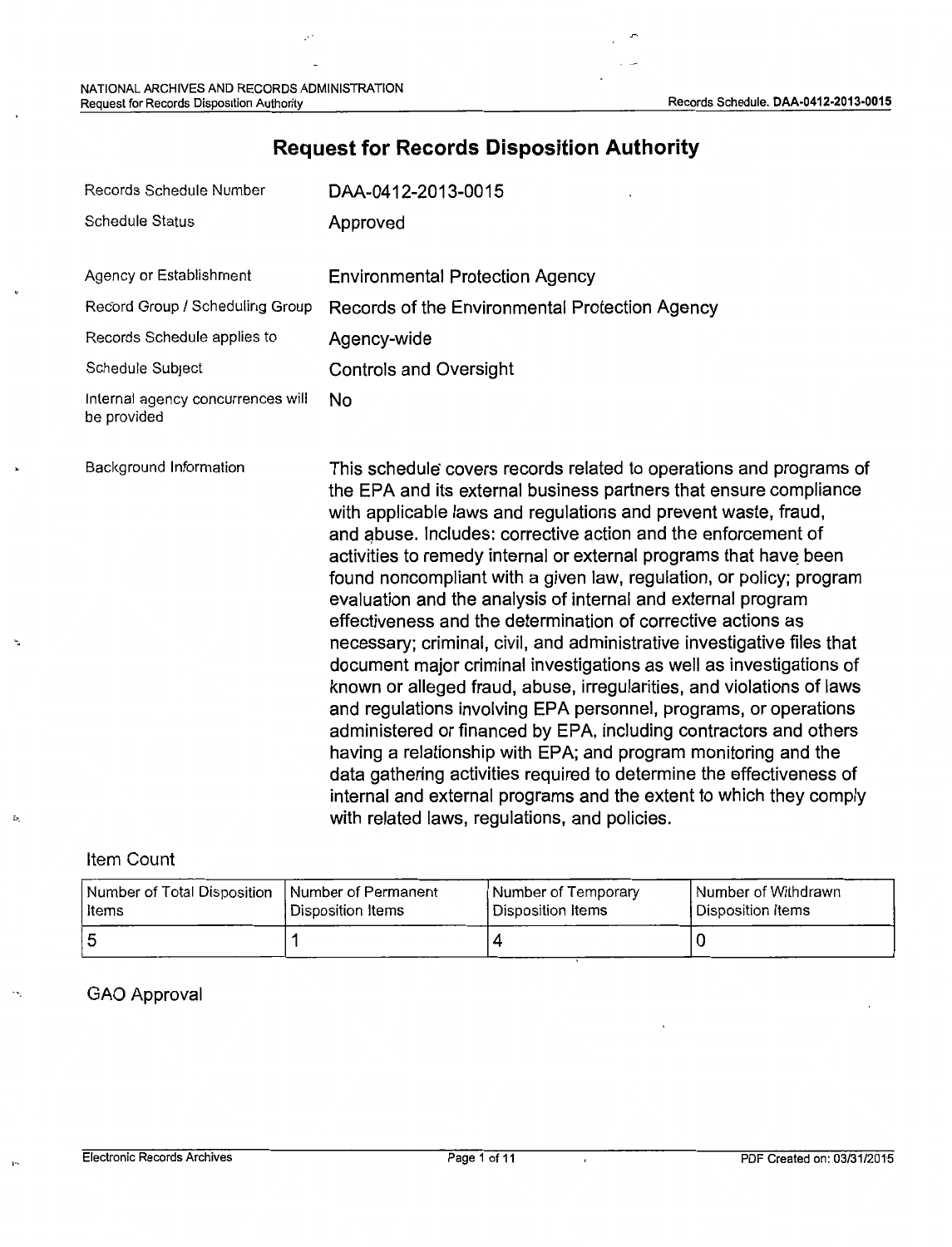## Outline of Records Schedule Items for DM-0412-2013-0015

| Sequence Number |                                                                                                                  |
|-----------------|------------------------------------------------------------------------------------------------------------------|
|                 | Controls and Oversight                                                                                           |
| 1.1             | Historically significant controls and oversight records<br>Disposition Authority Number: DAA-0412-2013-0015-0001 |
| 1.2             | Long-term controls and oversight records<br>Disposition Authority Number: DAA-0412-2013-0015-0002                |
| 1.3             | Routine controls and oversight records<br>Disposition Authority Number: DAA-0412-2013-0015-0003                  |
| 1.4             | Short-term controls and oversight records<br>Disposition Authority Number: DAA-0412-2013-0015-0004               |
| 1.5             | Ombudsman and citizen complaint files<br>Disposition Authority Number: DAA-0412-2013-0015-0005                   |

 $\Lambda$ 

 $\mathfrak{c}$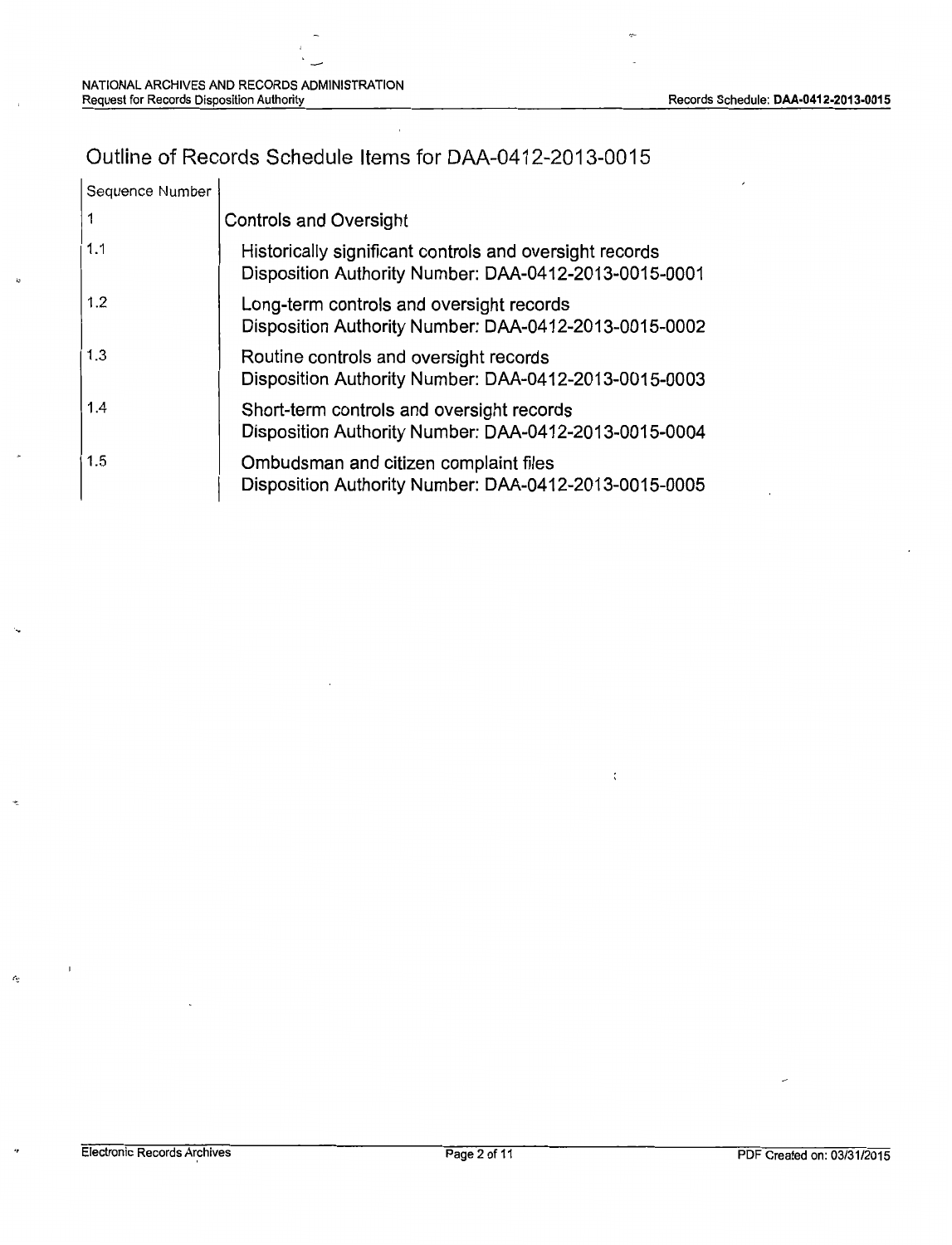'---

## Records Schedule Items

| Sequence Number |                                                                                                                                                                                                                                                                                                                                                                                                                                                                                        |                                                                                      |                                                                                                                                                                     |  |
|-----------------|----------------------------------------------------------------------------------------------------------------------------------------------------------------------------------------------------------------------------------------------------------------------------------------------------------------------------------------------------------------------------------------------------------------------------------------------------------------------------------------|--------------------------------------------------------------------------------------|---------------------------------------------------------------------------------------------------------------------------------------------------------------------|--|
| 1               | <b>Controls and Oversight</b>                                                                                                                                                                                                                                                                                                                                                                                                                                                          |                                                                                      |                                                                                                                                                                     |  |
| 1.1             | Historically significant controls and oversight records                                                                                                                                                                                                                                                                                                                                                                                                                                |                                                                                      |                                                                                                                                                                     |  |
|                 | <b>Disposition Authority Number</b>                                                                                                                                                                                                                                                                                                                                                                                                                                                    |                                                                                      | DAA-0412-2013-0015-0001                                                                                                                                             |  |
|                 | Includes, but is not limited to: Audit Resolution Board case files; Inspector General<br>(IG) investigative files for cases that document major violations of criminal law or<br>ethical standards by EPA officials and others; IG semiannual reports prepared<br>for submission to Congress; and unusually significant IG case files such as those<br>that result in national media attention, congressional investigation, or substantive<br>changes in Agency policy and procedure. |                                                                                      |                                                                                                                                                                     |  |
|                 | Final Disposition                                                                                                                                                                                                                                                                                                                                                                                                                                                                      | Permanent                                                                            |                                                                                                                                                                     |  |
|                 | Item Status                                                                                                                                                                                                                                                                                                                                                                                                                                                                            | Active                                                                               |                                                                                                                                                                     |  |
|                 | Is this item media neutral?                                                                                                                                                                                                                                                                                                                                                                                                                                                            | Yes                                                                                  |                                                                                                                                                                     |  |
|                 | Do any of the records covered<br>by this item currently exist in<br>electronic format(s) other than e-<br>mail and word processing?                                                                                                                                                                                                                                                                                                                                                    | Yes                                                                                  |                                                                                                                                                                     |  |
|                 | Do any of the records covered<br>by this item exist as structured<br>electronic data?                                                                                                                                                                                                                                                                                                                                                                                                  | Yes                                                                                  |                                                                                                                                                                     |  |
|                 | <b>Manual Citation</b>                                                                                                                                                                                                                                                                                                                                                                                                                                                                 |                                                                                      | <b>Manual Title</b>                                                                                                                                                 |  |
|                 | EPA 1016 item a                                                                                                                                                                                                                                                                                                                                                                                                                                                                        |                                                                                      |                                                                                                                                                                     |  |
|                 | GRS or Superseded Authority<br>Citation                                                                                                                                                                                                                                                                                                                                                                                                                                                | N1-412-07-69/6a(1)<br>N1-412-07-69/6a(2)<br>N1-412-07-70/4a(1)<br>N1-412-07-70/4a(2) |                                                                                                                                                                     |  |
|                 | <b>Disposition Instruction</b>                                                                                                                                                                                                                                                                                                                                                                                                                                                         |                                                                                      |                                                                                                                                                                     |  |
|                 | Transfer to the National Archives<br>for Accessioning                                                                                                                                                                                                                                                                                                                                                                                                                                  | closure.                                                                             | Transfer electronic records to the National Archives<br>5 years after file closure. Transfer non-electronic<br>records to the National Archives 15 years after file |  |
|                 | Additional Information                                                                                                                                                                                                                                                                                                                                                                                                                                                                 |                                                                                      |                                                                                                                                                                     |  |
|                 | What will be the date span of the<br>initial transfer of records to the<br>National Archives?                                                                                                                                                                                                                                                                                                                                                                                          | Unknown                                                                              | Transfer of these records is ongoing.                                                                                                                               |  |

÷,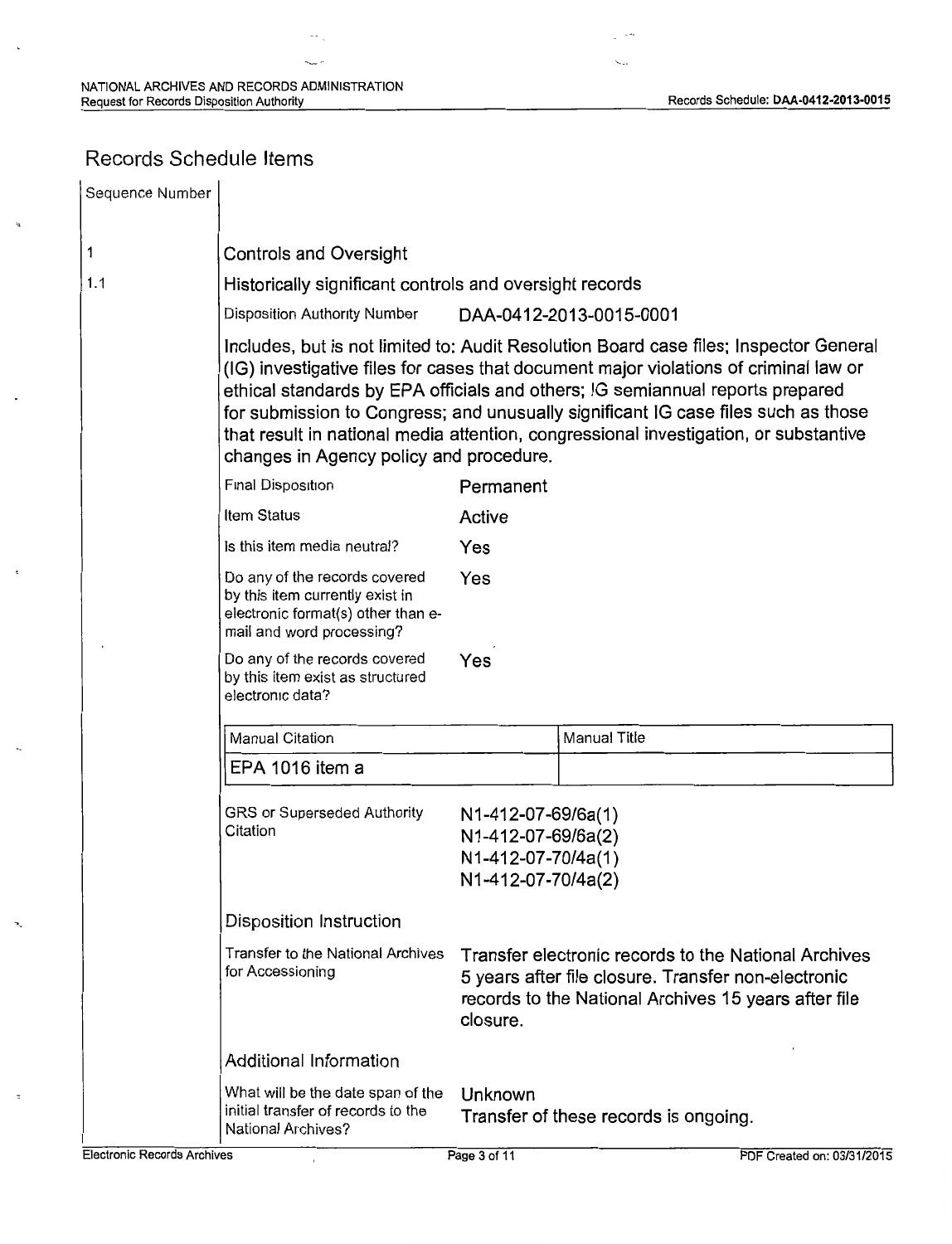1.2

'>\_-,

.-,

 $\psi_{\perp}$ 

 $\alpha$  .

| How frequently will your agency<br>transfer these records to the<br>National Archives?                                              | Unknown                            | Transfer of these records is ongoing.                                                                                                                                                                                                                                                                                                                                                                                                                                                                                                                                                                                                                     |
|-------------------------------------------------------------------------------------------------------------------------------------|------------------------------------|-----------------------------------------------------------------------------------------------------------------------------------------------------------------------------------------------------------------------------------------------------------------------------------------------------------------------------------------------------------------------------------------------------------------------------------------------------------------------------------------------------------------------------------------------------------------------------------------------------------------------------------------------------------|
| Long-term controls and oversight records                                                                                            |                                    |                                                                                                                                                                                                                                                                                                                                                                                                                                                                                                                                                                                                                                                           |
| Disposition Authority Number                                                                                                        |                                    | DAA-0412-2013-0015-0002                                                                                                                                                                                                                                                                                                                                                                                                                                                                                                                                                                                                                                   |
| covered by item a.                                                                                                                  |                                    | Includes, but is not limited to: good laboratory practice (GLP) and audit report<br>files for audits of laboratories involved in performing studies and analyses for<br>EPA's environmental programs, including inspector worksheets, supporting<br>documentation, correspondence, and related records; and IG investigative<br>case files for cases that document investigations of known or alleged fraud,<br>abuse, irregularities, and violations of laws and regulations involving EPA<br>personnel, programs, or operations administered or financed by EPA, including<br>contractors and others having a relationship with EPA and excluding cases |
| Final Disposition                                                                                                                   | Temporary                          |                                                                                                                                                                                                                                                                                                                                                                                                                                                                                                                                                                                                                                                           |
| Item Status                                                                                                                         | Active                             |                                                                                                                                                                                                                                                                                                                                                                                                                                                                                                                                                                                                                                                           |
| Is this item media neutral?                                                                                                         | Yes                                |                                                                                                                                                                                                                                                                                                                                                                                                                                                                                                                                                                                                                                                           |
| Do any of the records covered<br>by this item currently exist in<br>electronic format(s) other than e-<br>mail and word processing? | Yes                                |                                                                                                                                                                                                                                                                                                                                                                                                                                                                                                                                                                                                                                                           |
| Do any of the records covered<br>by this item exist as structured<br>electronic data?                                               | Yes                                |                                                                                                                                                                                                                                                                                                                                                                                                                                                                                                                                                                                                                                                           |
| Manual Citation                                                                                                                     |                                    | Manual Title                                                                                                                                                                                                                                                                                                                                                                                                                                                                                                                                                                                                                                              |
| EPA 1016 item b                                                                                                                     |                                    |                                                                                                                                                                                                                                                                                                                                                                                                                                                                                                                                                                                                                                                           |
| GRS or Superseded Authority<br>Citation                                                                                             | N1-412-07-67/2a<br>N1-412-07-70/1b |                                                                                                                                                                                                                                                                                                                                                                                                                                                                                                                                                                                                                                                           |
| Disposition Instruction                                                                                                             |                                    |                                                                                                                                                                                                                                                                                                                                                                                                                                                                                                                                                                                                                                                           |
| <b>Cutoff Instruction</b>                                                                                                           |                                    | Close when audit is complete or case is closed.                                                                                                                                                                                                                                                                                                                                                                                                                                                                                                                                                                                                           |
| Retention Period                                                                                                                    |                                    | Destroy 20 year(s) after file closure.                                                                                                                                                                                                                                                                                                                                                                                                                                                                                                                                                                                                                    |
| Additional Information                                                                                                              |                                    |                                                                                                                                                                                                                                                                                                                                                                                                                                                                                                                                                                                                                                                           |
| GAO Approval                                                                                                                        | Not Required                       |                                                                                                                                                                                                                                                                                                                                                                                                                                                                                                                                                                                                                                                           |
| Routine controls and oversight records                                                                                              |                                    |                                                                                                                                                                                                                                                                                                                                                                                                                                                                                                                                                                                                                                                           |
| Disposition Authority Number                                                                                                        |                                    | DAA-0412-2013-0015-0003                                                                                                                                                                                                                                                                                                                                                                                                                                                                                                                                                                                                                                   |

1.3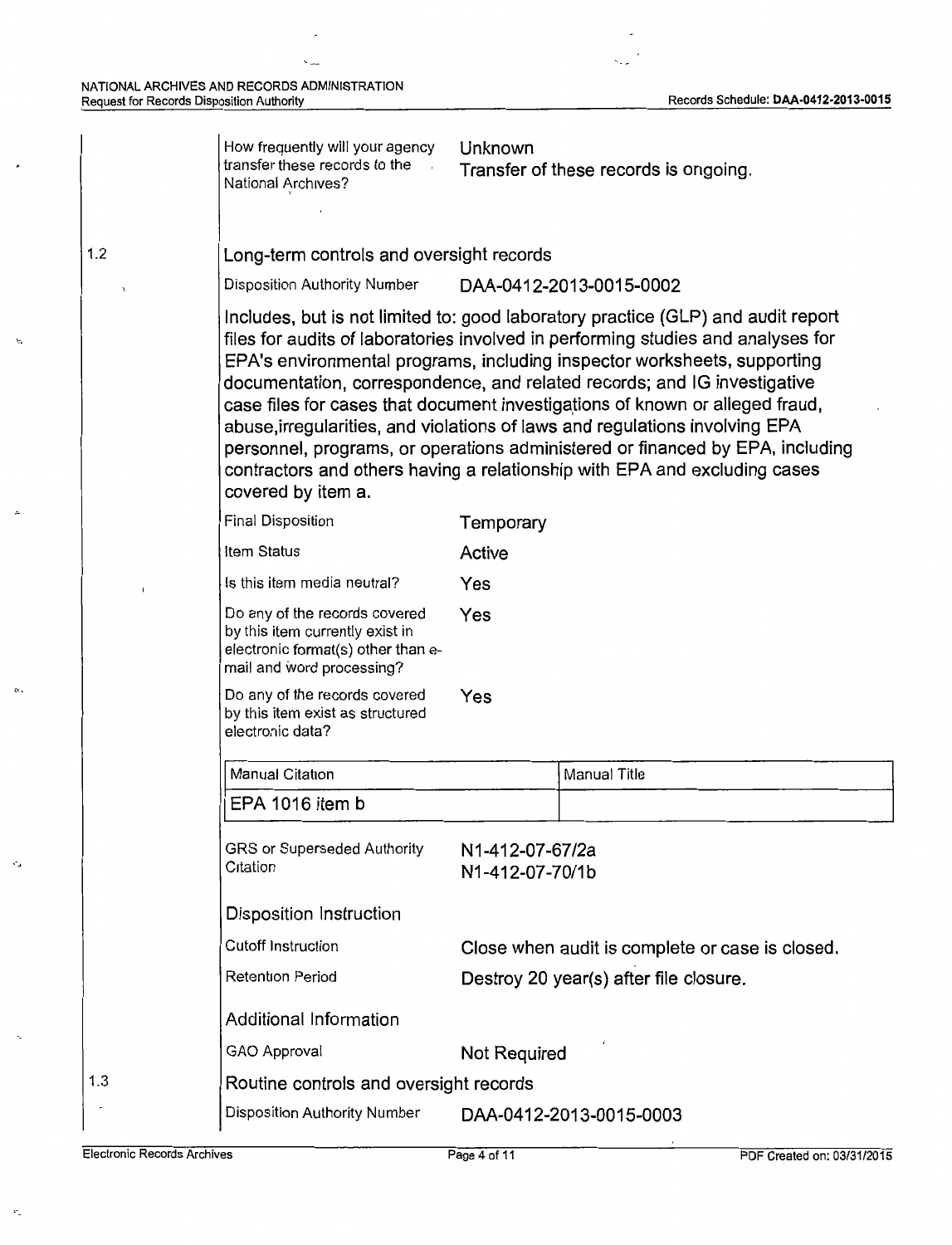Includes, but is not limited to: administrative documentation related to the audit resolution process; audit case file final reports and work papers maintained by the headquarters IG or other auditing organization; IG hotline files, including complaints, correspondence with responsible officials, synopses of cases, and monthly and periodic workload and trend reports; IG or other auditing organization management assessment reviews and program evaluations of the auditing organization's procedures or programs for economy, efficiency, and compliance with policies and professional standards; laboratory performance evaluation studies proficiency testing (PT) records relating to how well laboratories perform, including studies, performance evaluation reports, performance summaries, statistical reports, method-specific studies, and related records; responses to audits, evaluations, and investigations maintained by the office being investigated, evaluated or audited, conducted internally (e.g., by IG), or externally (e.g., by Government Accountability Office) and that may be initiated by EPA, an outside agency with oversight over EPA, or requested by Congress, and records related to the Federal Managers Financial Integrity Act (FMFIA); and state and other entity relations and oversight files, including records used to oversee programs operated in lieu of a federal program.

| <b>Final Disposition</b>                                                                                                            | Temporary |
|-------------------------------------------------------------------------------------------------------------------------------------|-----------|
| ltem Status                                                                                                                         | Active    |
| Is this item media neutral?                                                                                                         | Yes       |
| Do any of the records covered<br>by this item currently exist in<br>electronic format(s) other than e-<br>mail and word processing? | Yes       |
| Do any of the records covered<br>by this item exist as structured<br>electronic data?                                               | Yes       |
| <b>Manual Citation</b>                                                                                                              |           |
| EPA 1016 item c                                                                                                                     |           |

| Cutoff Instruction                             | Close when case is closed, or activity or report is<br>completed or superseded.                                 |  |
|------------------------------------------------|-----------------------------------------------------------------------------------------------------------------|--|
| Disposition Instruction                        |                                                                                                                 |  |
|                                                | N1-412-07-71/17a<br>N1-412-07-69/6b<br>N1-412-07-70/2a<br>N1-412-07-70/3a<br>N1-412-07-70/3c<br>N1-412-07-70/6a |  |
| <b>GRS or Superseded Authority</b><br>Citation | N1-412-07-1/2a<br>N1-412-07-1/9a                                                                                |  |

Manual Title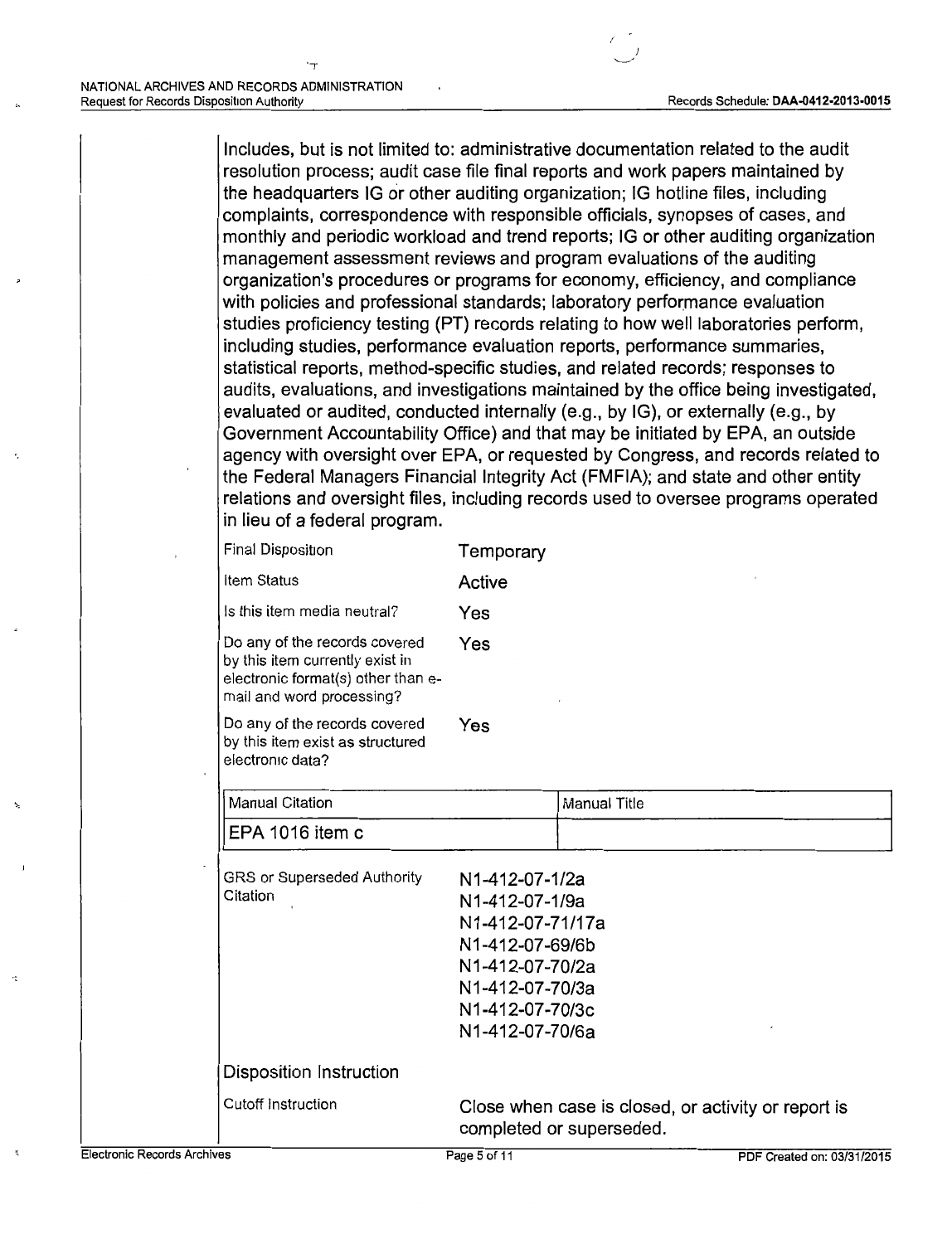1.4

•.

Retention Period **Destroy 10 year(s)** after file closure.

Additional Information

GAO Approval Not Required

Short-term controls and oversight records

Disposition Authority Number DAA-0412-20 13-0015-0004

Includes, but is not limited to: Animal welfare records, including Lab Animal Project Reviews (LAPR), letters of assurance, Institutional Animal Care and Use Committee Minutes, Semi-Annual Facility and Program Inspections and reports to the Institutional Official, Department of Agriculture, Office of Laboratory Animal Welfare, and Association for the Assessment and Accreditation of Animal Care; IG audit case files and copies of the IG's semiannual report maintained by offices other than the headquarters IG; IG complaint files containing information or allegations that are of an investigative nature but do not relate to a specific investigation, including anonymous or vague allegations not warranting an investigation, matters referred to constituents or other agencies for handling; laboratory activity reports and associated field stations showing program activity; program and program activity evaluation reports and working papers; reports clearance case files maintained for each Agency report created or proposed such as public use reports, including clearance forms, copies of authorizing directives, preparation instructions, and documents relating to the evaluation, continuation, revision; and discontinuance of reporting requirements; regional oversight and coordination records generated by headquarters program offices when conducting oversight of regional program operations, including implementation reports, inspections, correspondence, reviews and comments on regional program activities; state territories and interstate group file containing records related to environmental improvement and pollution control by states and state combines, including lists and descriptions of political leaders, reports on participation in·EPA programs, EPA regional reports and evaluations, extracts from the Congressional Record, special studies and reports, state legislative activity reports, and reports on and by special commissions and citizen groups; and suspension and debarment files related to the suspension and debarment of contractors and grantees, including IG reports, attorney recommendations for actions, notifications to respondents, respondents' submissions, hearing transcripts, briefs and motions, final determinations, and settlement agreements.

Final Disposition Temporary Item Status **Active** Is this item media neutral? Yes Do any of the records covered Yes by this item currently exist in electronic format(s) other than email and word processing?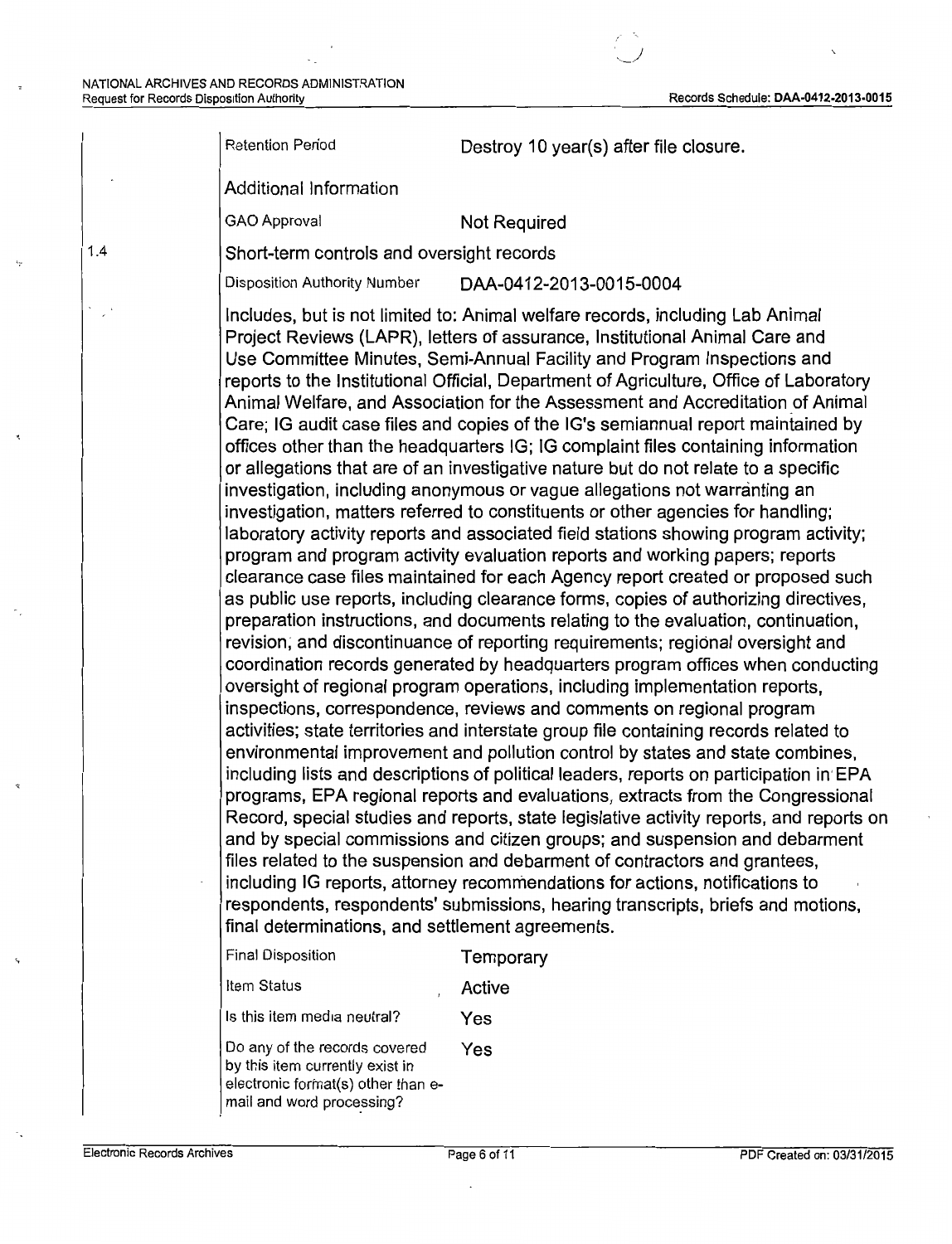k.

| Do any of the records covered<br>by this item exist as structured<br>electronic data?                                               | Yes                                                                                                                                                                                                                                                                                                                    |
|-------------------------------------------------------------------------------------------------------------------------------------|------------------------------------------------------------------------------------------------------------------------------------------------------------------------------------------------------------------------------------------------------------------------------------------------------------------------|
| <b>Manual Citation</b>                                                                                                              | Manual Title                                                                                                                                                                                                                                                                                                           |
| EPA 1016 item d                                                                                                                     |                                                                                                                                                                                                                                                                                                                        |
| GRS or Superseded Authority<br>Citation                                                                                             | N1-412-07-68/17a<br>N1-412-07-68/18a<br><b>GRS 16/6</b><br>N1-412-07-10/2a<br>N1-412-07-71/6a<br>N1-412-07-68/7a<br>N1-412-07-70/1a<br>N1-412-07-70/3b<br>N1-412-07-70/4b<br>N1-412-07-70/5a<br>N1-412-07-64/3a                                                                                                        |
| Disposition Instruction                                                                                                             |                                                                                                                                                                                                                                                                                                                        |
| Cutoff Instruction                                                                                                                  | Close when case is closed, or activity or report is<br>completed.                                                                                                                                                                                                                                                      |
| <b>Retention Period</b>                                                                                                             | Destroy 5 year(s) after file closure.                                                                                                                                                                                                                                                                                  |
| Additional Information                                                                                                              |                                                                                                                                                                                                                                                                                                                        |
| <b>GAO Approval</b>                                                                                                                 | <b>Not Required</b>                                                                                                                                                                                                                                                                                                    |
| Ombudsman and citizen complaint files                                                                                               |                                                                                                                                                                                                                                                                                                                        |
| Disposition Authority Number                                                                                                        | DAA-0412-2013-0015-0005                                                                                                                                                                                                                                                                                                |
|                                                                                                                                     | Includes, but is not limited to: requests for information or assistance with<br>complaints or problems arising from EPA regulations or "whistle-blower"<br>information on regulatory infractions or issues, consisting of phone notes, referrals,<br>copies of case log forms, action notes, or other related records. |
| Final Disposition                                                                                                                   | Temporary                                                                                                                                                                                                                                                                                                              |
| Item Status                                                                                                                         | Active                                                                                                                                                                                                                                                                                                                 |
| Is this item media neutral?                                                                                                         | Yes                                                                                                                                                                                                                                                                                                                    |
| Do any of the records covered<br>by this item currently exist in<br>electronic format(s) other than e-<br>mail and word processing? | Yes                                                                                                                                                                                                                                                                                                                    |
| Do any of the records covered<br>by this item exist as structured<br>electronic data?                                               | Yes                                                                                                                                                                                                                                                                                                                    |

1.5

-~

 $\ddot{\phantom{0}}$ 

 $\overline{a}$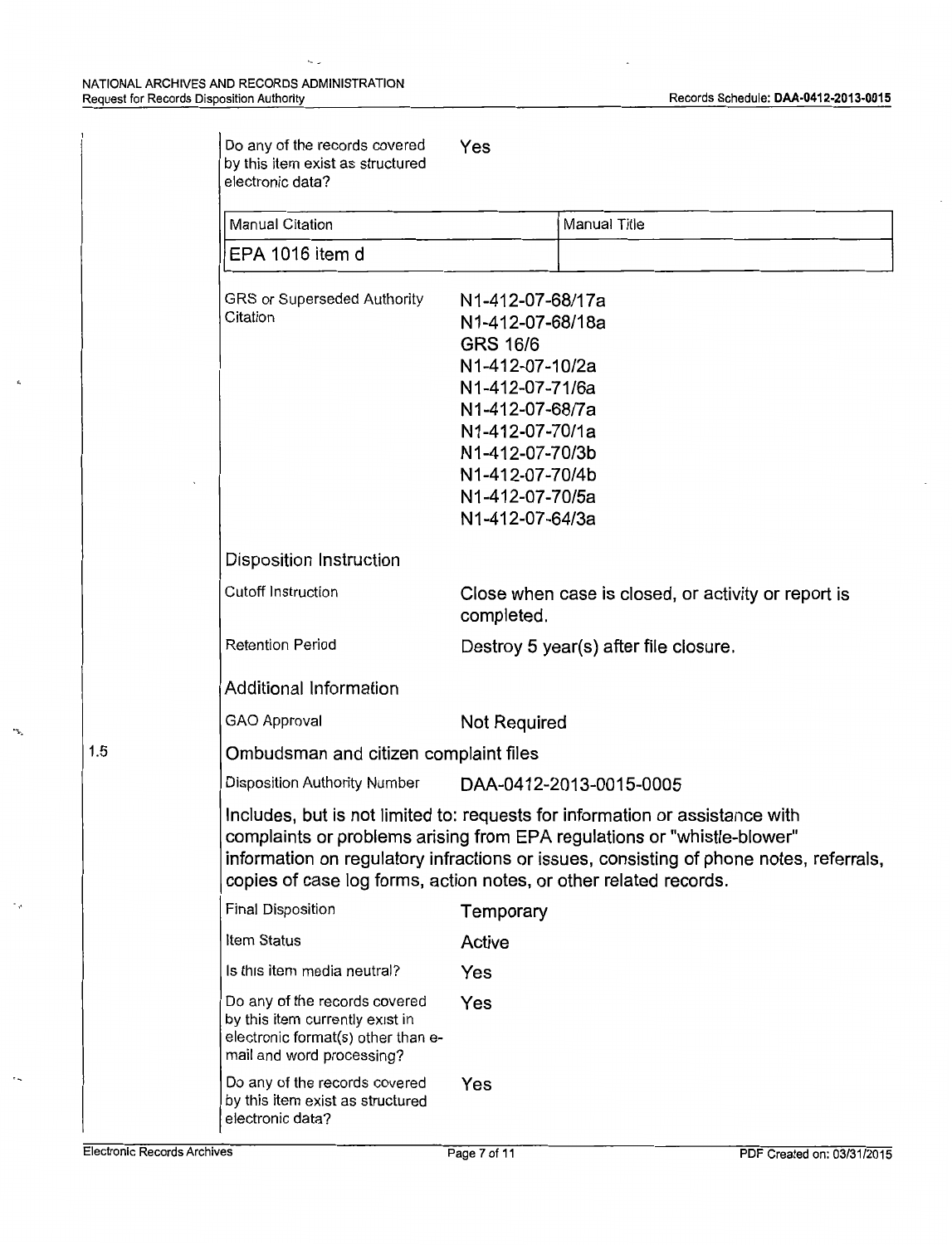$\mathbb{R}^N$ 

 $\overline{\cdot}$ 

| <b>Manual Citation</b>                  | Manual Title                                    |  |
|-----------------------------------------|-------------------------------------------------|--|
| EPA 1016 item e                         |                                                 |  |
| GRS or Superseded Authority<br>Citation | N1-412-07-1/11a<br>N <sub>1</sub> -412-07-1/11b |  |
| Disposition Instruction                 |                                                 |  |
| Cutoff Instruction                      | Close when case is completed or closed.         |  |
| <b>Retention Period</b>                 | Destroy 1 year(s) after file closure.           |  |
| Additional Information                  |                                                 |  |
| GAO Approval                            | Not Required                                    |  |

 $\overline{\phantom{a}}$ :. *)* 

 $\overline{1}$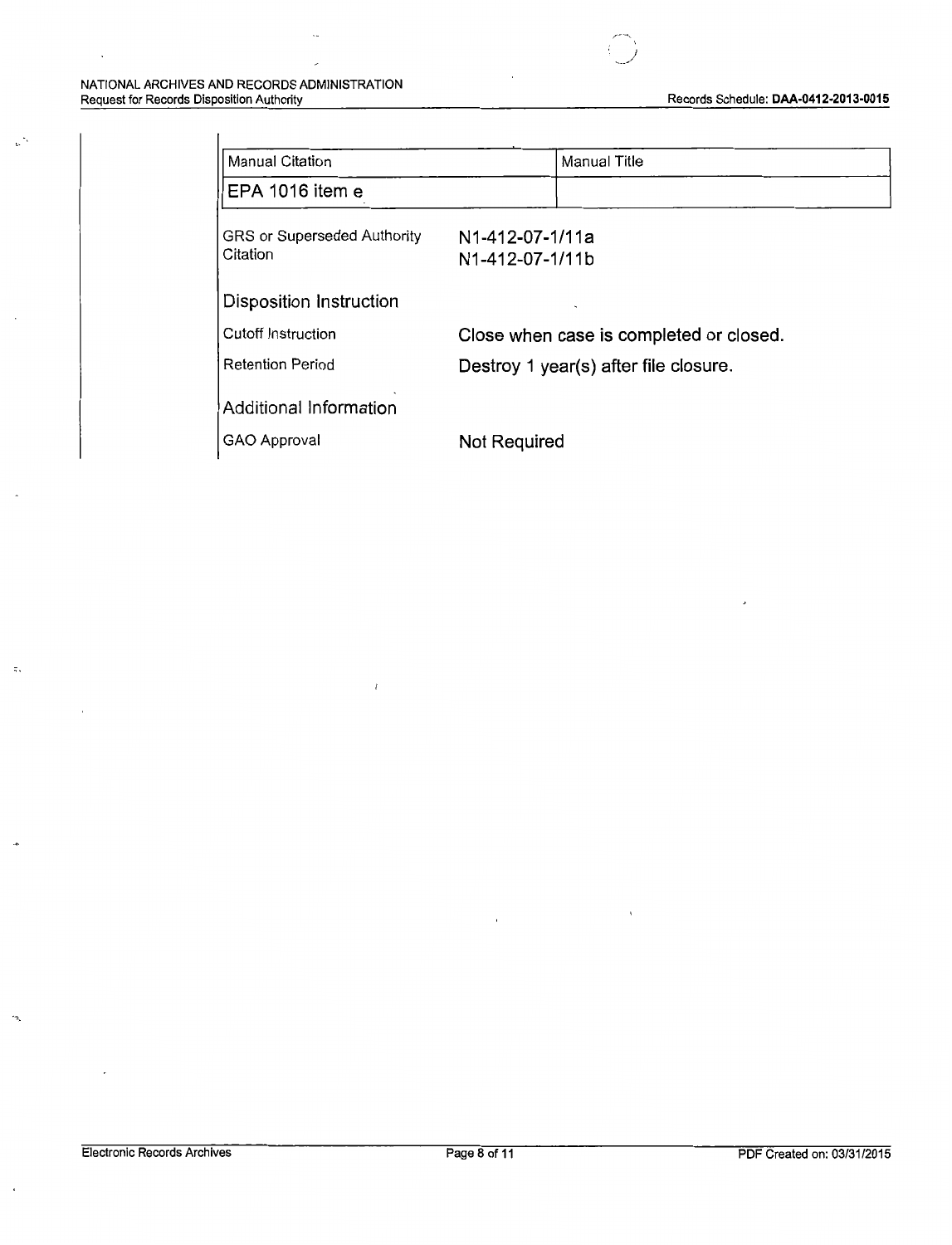# Agency Certification

I hereby certify that I am authorized to act for this agency in matters pertaining to the disposition of its records and that the records proposed for disposal in this schedule are not now needed for the business of the agency or will not be needed after the retention periods specified.

### Signatory Information

| Date       | Action                              | By                         | <b>Title</b>                                                 | Organization                                                                                      |
|------------|-------------------------------------|----------------------------|--------------------------------------------------------------|---------------------------------------------------------------------------------------------------|
| 08/09/2013 | Certify                             | John Ellis                 | <b>Agency Records Off</b><br>icer                            | Office of Environmental<br>Information - Office of<br><b>Information Collection</b>               |
| 09/22/2014 | Return for Revisio<br>n             | Henry Wolfinger            | Appraiser                                                    | National Archives and<br><b>Records Administration</b><br>- Records Management<br><b>Services</b> |
| 09/23/2014 | <b>Submit For Certific</b><br>ation | Sandy York                 | Records Information<br>Manager V                             | Office of Environmental<br>Information -<br>records and Content<br>Management Branch              |
| 09/23/2014 | Certify                             | John Ellis                 | <b>Agency Records Off</b><br>icer                            | Office of Environmental<br>Information - Office of<br><b>Information Collection</b>               |
| 11/20/2014 | <b>Return for Revisio</b><br>n      | Henry Wolfinger            | Appraiser                                                    | National Archives and<br><b>Records Administration</b><br>- Records Management<br>Services        |
| 11/24/2014 | <b>Submit For Certific</b><br>ation | Sandy York                 | Records Information<br>Manager V                             | Office of Environmental<br>Information -<br>records and Content<br>Management Branch              |
| 11/24/2014 | Certify                             | John Ellis                 | <b>Agency Records Off</b><br>icer                            | Office of Environmental<br>Information - Office of<br><b>Information Collection</b>               |
| 03/25/2015 | Submit for Concur<br>rence          | Henry Wolfinger            | Appraiser                                                    | National Archives and<br><b>Records Administration</b><br>- Records Management<br>Services        |
| 03/25/2015 | Concur                              | Margaret<br><b>Hawkins</b> | <b>Director of Records</b><br><b>Management Servic</b><br>es | <b>National Records</b><br>Management Program<br>- Records Management<br><b>Services</b>          |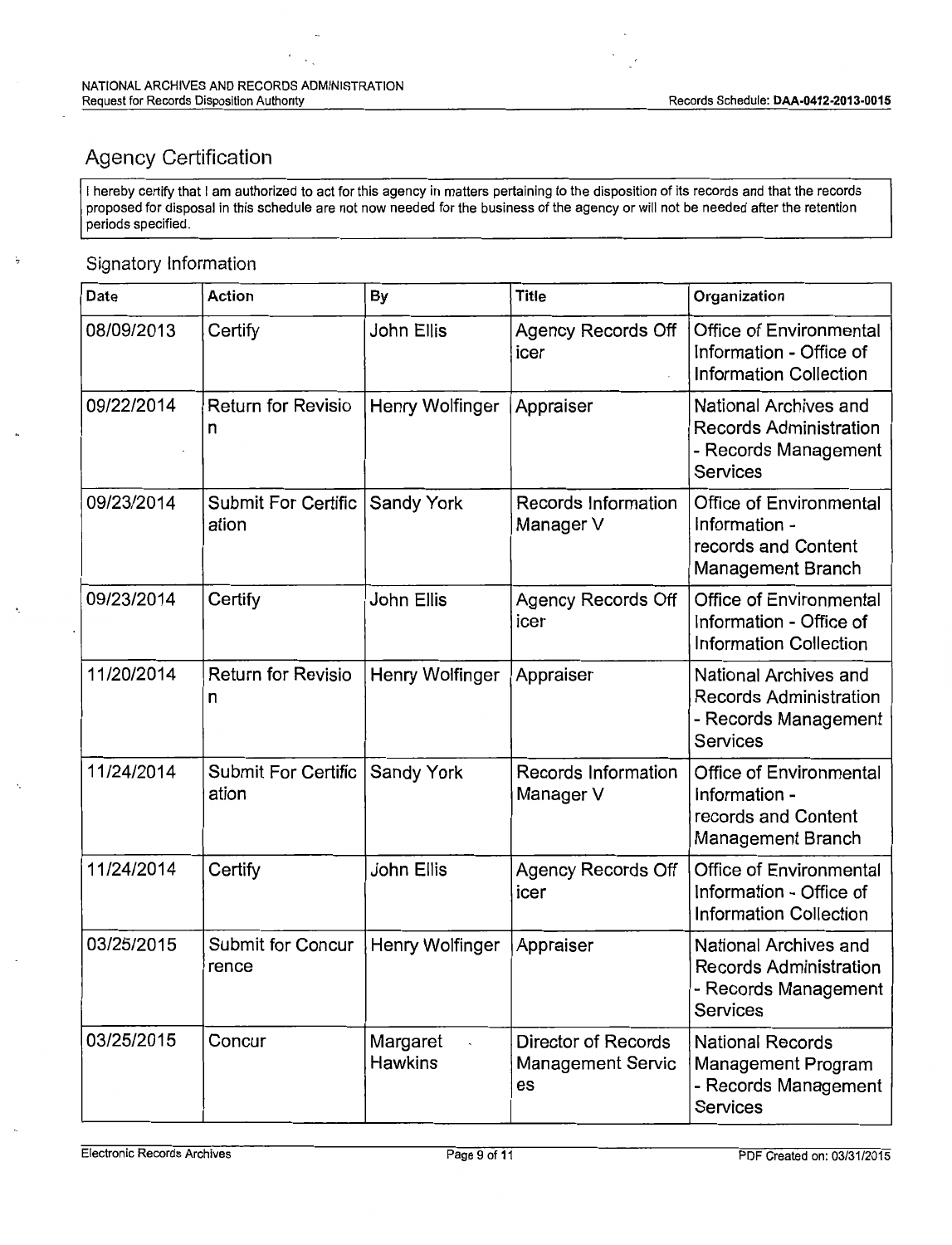#### NATIONAL ARCHIVES AND RECORDS ADMINISTRATION Request for Records Disposition Authority Records Schedule<sup>.</sup> DAA-0412-2013-0015

 $\lambda$ 

| 03/25/2015 | Concur  | Laurence<br><b>Brewer</b> | Director, National R<br>Program | National Archives and<br>ecords Management   Records Administration<br>- National Records<br>Management Program |
|------------|---------|---------------------------|---------------------------------|-----------------------------------------------------------------------------------------------------------------|
| 03/26/2015 | Approve | David Ferriero            | d States                        | Archivist of the Unite   Office of the Archivist -<br>Office of the Archivist                                   |

 $\overline{\phantom{a}}$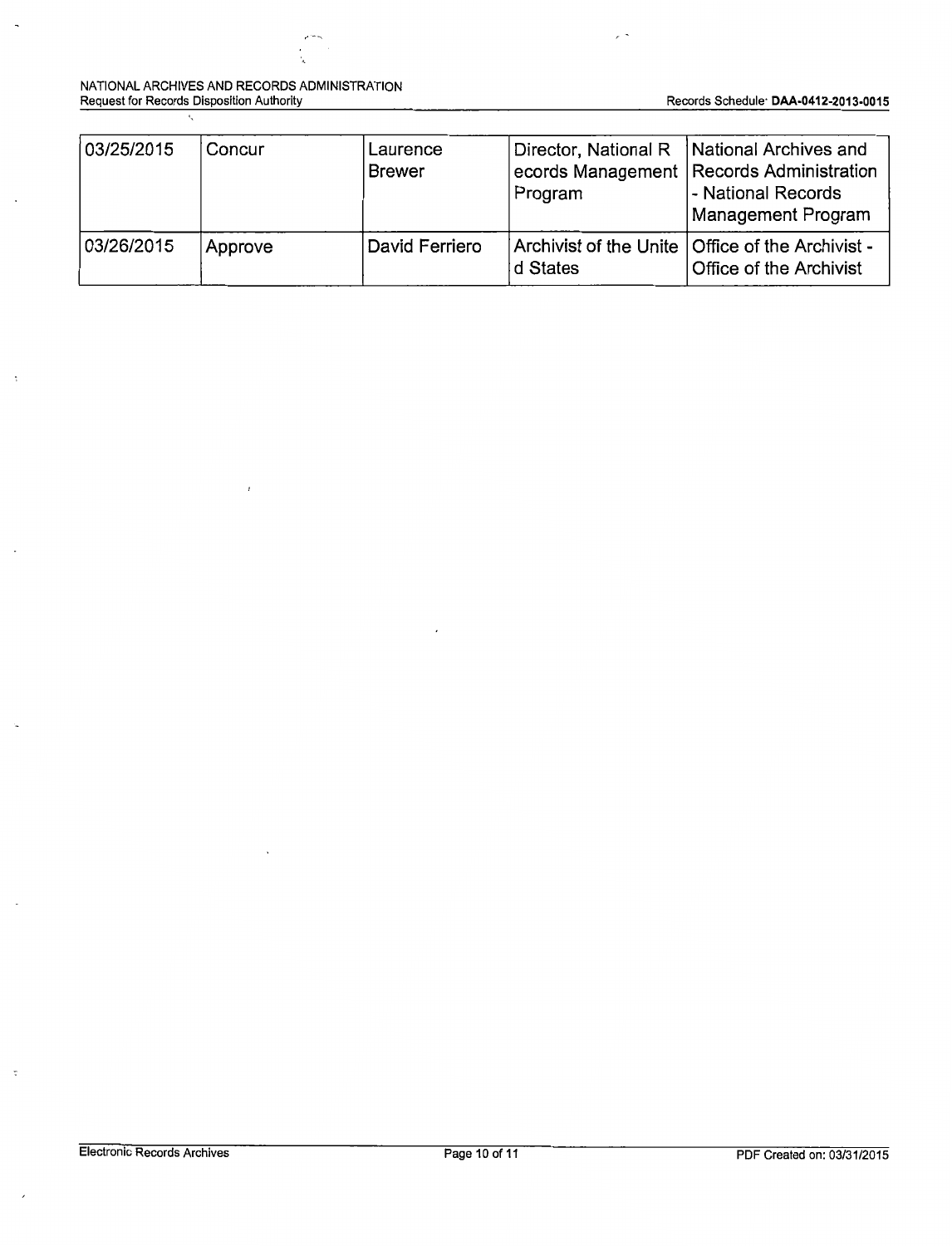$\cdot$  -

### **301 Controls and Oversight**

Ensures that the operations and programs of the federal government and its external business partners comply with applicable laws and regulations and prevent waste, fraud, and abuse. Includes: corrective action and the enforcement of activities to remedy internal or external programs that have been found non-compliant with a given law, regulation, or policy; program evaluation and the analysis of internal and external program effectiveness and the determination of corrective actions as necessary; and program monitoring and the data gathering activities required to determine the effectiveness of internal and external programs and the extent to which they comply with related laws, regulations, and policies.

| <b>Previous</b><br><b>Schedule</b>      | <b>Previous Title</b>                                                                         | <b>Previous Retention</b>                                                                                               | <b>New</b><br><b>Schedule</b> |
|-----------------------------------------|-----------------------------------------------------------------------------------------------|-------------------------------------------------------------------------------------------------------------------------|-------------------------------|
| 082a<br>N1-412-07-<br>1/2a              | Response to Audit, Evaluation,<br>and Investigation - Record<br>copy                          | Close inactive records when<br>corrective action is complete.<br>Destroy 10 years after file<br>closure.                | 1016c                         |
| 192a<br>N1-412-07-<br>68/17a            | Program and Program Activity<br>Evaluation Work Files - Record<br>CODY                        | Close inactive records upon<br>completion of report. Destroy<br>1 year after file closure.                              | 1016d                         |
| 193a<br>N1-412-07-<br>68/18a            | Program and Program Activity<br>Evaluation Reports - Record<br>copy                           | Close inactive records upon<br>completion of report. Destroy<br>5 years after file closure.                             | 1016d                         |
| 198a<br>GRS 16/6                        | Reports Clearance Files -<br>Record copy                                                      | Close inactive records upon<br>expiration. Destroy 2 years<br>after file closure.                                       | 1016d                         |
| 203a<br>N1-412-07-<br>1/9a              | State and Other Entity<br>Relations and Oversight Files -<br>Record copy                      | Close inactive records at end<br>of year. Destroy 10 years<br>after file closure.                                       | 1016c                         |
| 255a<br>N1-412-07-<br>10/2a             | Regional Oversight and<br>Coordination Files - Record<br>copy                                 | Close inactive records at end<br>of year. Destroy 6 years<br>after file closure.                                        | 1016d                         |
| 259a<br>N1-412-07-<br>1/11a             | <b>Ombudsman and Citizen</b><br>Complaint Files - Completed<br>cases                          | Close inactive records when<br>case completed. Destroy 1<br>year after file closure.                                    | 1016e                         |
| 259b<br>N1-412-07-<br>1/11 <sub>b</sub> | Ombudsman and Citizen<br>Complaint Files - Cases<br>requiring additional<br>information       | Close inactive records 30<br>days after request for<br>additional information.<br>Destroy 1 year after file<br>closure. | 1016e                         |
| 322a<br>N1-412-07-<br>67/2a             | Good Laboratory Practice<br>(GLP) and Audit Report File -<br>Record copy                      | Close inactive records upon<br>completion of laboratory<br>audit. Destroy 25 years after<br>file closure.               | 1016b                         |
| 456a<br>N1-412-07-<br>71/6a             | Laboratory Activity Report Files<br>- Record copy                                             | Close inactive records at end<br>of year. Destroy 3 years<br>after file closure.                                        | 1016d                         |
| 526a<br>N1-412-07-<br>68/7a             | State Territories and Interstate<br>Group Files - Record copy                                 | Close inactive records at end<br>of year. Destroy 2 years<br>after file closure.                                        | 1016d                         |
| 586a<br>N1-412-07-<br>71/17a            | Laboratory Performance<br><b>Evaluation Studies Proficiency</b><br>Testing (PT) - Record copy | Close inactive records at end<br>of year. Destroy 7 years<br>after file closure.                                        | 1016c                         |

1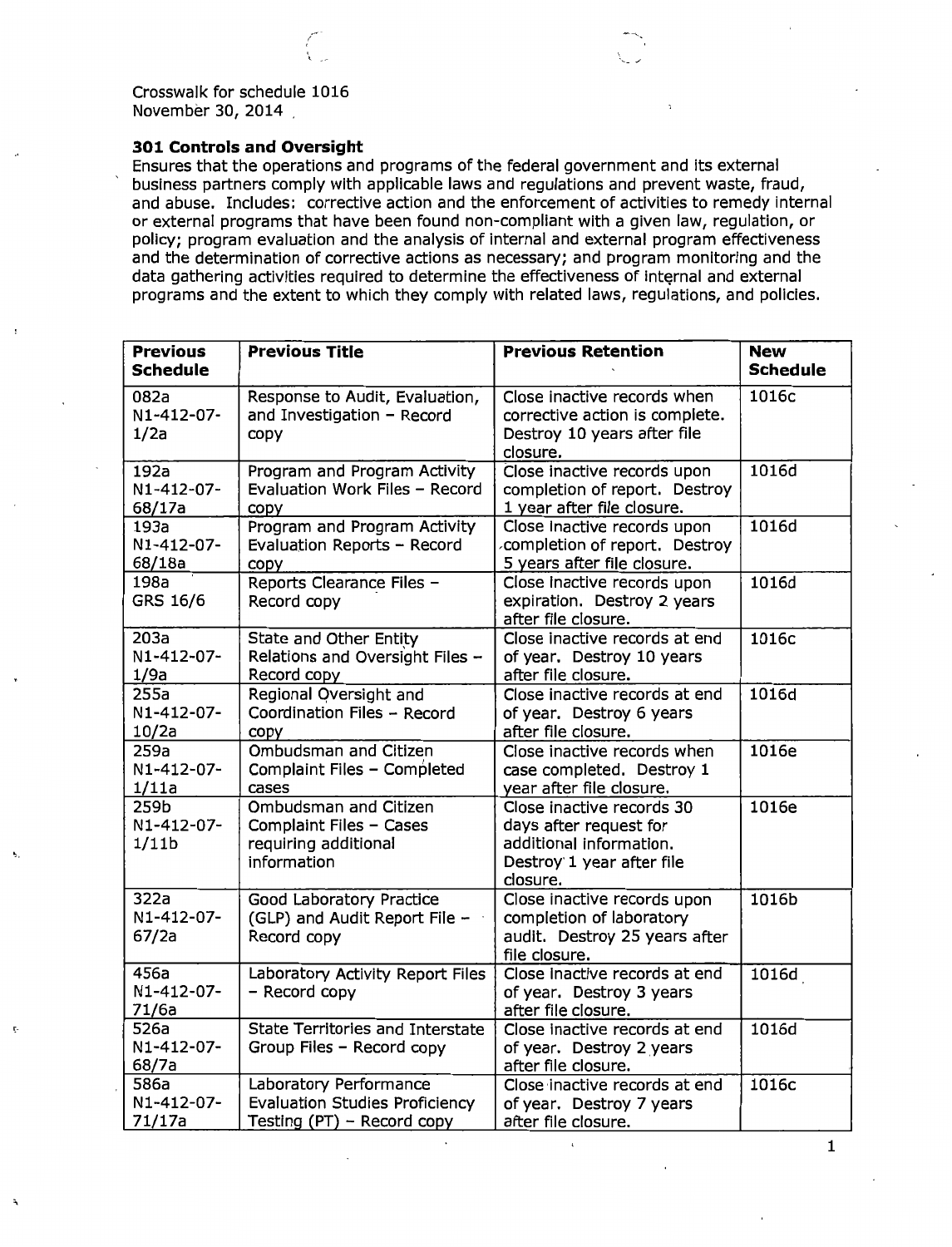Crosswalk for schedule 1016 November 30, 2014

 $\bar{t}$ 

| 601a<br>N1-412-07-<br>64/3a                 | Recipient and Contractor<br>Debarment and Suspension<br>Records - Record copy                                                                                                          | Close inactive records after<br>case is closed, period of<br>debarment or voluntary<br>exclusion is completed or all<br>provisions of the settlement<br>agreement have been<br>completed, whichever is later.<br>Destroy 6 years and 3<br>months after file closure.                      | 1016d                                                  |
|---------------------------------------------|----------------------------------------------------------------------------------------------------------------------------------------------------------------------------------------|-------------------------------------------------------------------------------------------------------------------------------------------------------------------------------------------------------------------------------------------------------------------------------------------|--------------------------------------------------------|
| 658a(1)<br>N1-412-07-<br>69/6a(1)           | Audit Resolution - Audit<br>resolution board case files -<br>Nonelectronic                                                                                                             | Close inactive records when<br>audit resolution is completed.<br>Transfer to the National<br>Archives 30 years after file<br>closure.                                                                                                                                                     | 1016a                                                  |
| 658a(2)<br>N1-412-07-<br>69/6a(2)           | Audit Resolution - Audit<br>resolution board case files -<br>Electronic                                                                                                                | Close inactive records when<br>audit resolution is completed.<br>Transfer to the National<br>Archives 5 years after file<br>closure, with any related<br>documentation and external<br>finding aids, as specified in<br>36 CFR 1235.44-1235.50 or<br>standards applicable at the<br>time. | 1016a                                                  |
| 658a(3)<br>N1-412-07-<br>69/6a(3)           | Audit Resolution - Audit<br>resolution board case files -<br>Electronic copy of records<br>transferred to the National<br>Archives                                                     | Close file upon transfer to the<br>National Archives. Delete<br>after electronic record copy is<br>successfully transferred to<br>the National Archives.                                                                                                                                  | 1016<br>guidance<br>008a                               |
| $\checkmark$<br>658b<br>N1-412-07-<br>69/6b | Audit Resolution -<br>Administrative documentation                                                                                                                                     | Close inactive records when<br>audit resolution is completed.<br>Destroy 10 years after file<br>closure.                                                                                                                                                                                  | 1016c                                                  |
| 698a<br>N1-412-07-<br>70/1a                 | Investigative Case Files - Files<br>containing information or<br>allegations that are of an<br>investigative nature but do not<br>relate to a specific<br>investigation                | Close inactive records when<br>case is closed. Destroy 5<br>years after file closure.                                                                                                                                                                                                     | 1016d                                                  |
| 698b<br>N1-412-07-<br>70/1b                 | Investigative Case Files - All<br>other investigative case files<br>except those that are<br>unusually significant<br>(unusually significant are<br>covered by program<br>development) | Close inactive records when<br>case is closed. Destroy 20<br>years after file closure.                                                                                                                                                                                                    | 1016b<br>Unusually<br>significant<br>added to<br>1016a |
| 699a<br>N1-412-07-<br>70/2a                 | Management Assessment<br>Reviews and Program<br>Evaluations - Record copy                                                                                                              | Close inactive records after<br>inspection is completed.<br>Destroy 8 years after file<br>closure.                                                                                                                                                                                        | 1016c                                                  |
| 700a<br>N1-412-07-<br>70/3a                 | Audit Case Files - Final report<br>maintained at headquarters                                                                                                                          | Close inactive records after<br>final resolution of audit<br>findings. Destroy 8 years                                                                                                                                                                                                    | 1016c                                                  |

 $\ddot{\phantom{a}}$